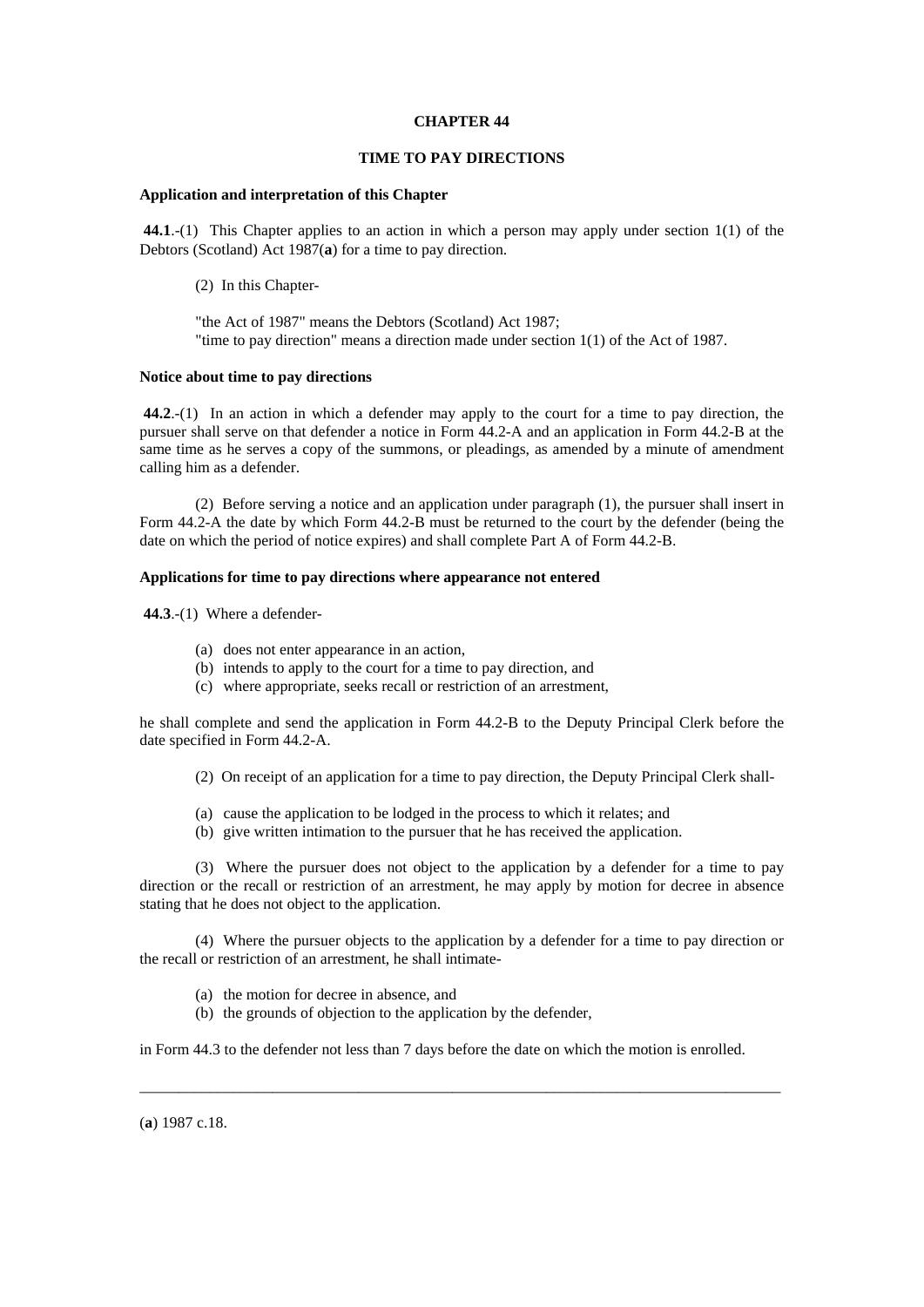(5) On enrolling a motion for decree in absence, the pursuer shall lodge in process a copy of Form 44.3 intimated to the defender.

 (6) The defender need not appear at the hearing of the motion for decree in absence and may send to the Deputy Principal Clerk written representations in response to the grounds of objection of the pursuer.

 (7) A motion for decree in absence to which paragraph (4) applies shall require the appearance of counsel or other person having a right of audience.

## **Applications for time to pay directions where appearance entered but defences not lodged**

 **44.4**.-(1) Where a defender-

- (a) after entering appearance does not lodge defences,
- (b) intends to apply to the court for a time to pay direction, and
- (c) where appropriate, seeks recall or restriction of an arrestment,

then, notwithstanding the date specified in Form 44.2-A as the date by which Form 44.2-B must be returned, he shall complete and send the application in Form 44.2-B to the court not later than the day on which defences would have had to be lodged in process.

 (2) Paragraphs (2) to (7) of rule 44.3 (applications for time to pay directions where appearance not entered) shall apply to an application under this rule as they apply to an application under that rule.

### **Applications for time to pay directions where defences lodged**

 **44.5**. An application for a time to pay direction by-

- (a) a defender in an action in which defences have been lodged by that defender, or
- (b) any other party,

shall be made by motion.

## **Applications for variation or recall of time to pay directions or arrestments**

 **44.6**.-(1) An application under section 3(1) of the Act of 1987 (variation or recall of time to pay direction or recall or restriction of arrestment) shall be made by motion.

- (2) The applicant shall-
	- (a) in a motion under paragraph (1), state briefly the grounds on which the order is sought; and
	- (b) give written intimation of the motion to the debtor or creditor, as the case may be, not less than 14 days before the date on which the motion is enrolled.
	- (3) On enrolling a motion under paragraph (1), the applicant shall lodge in process-
	- (a) a copy of the letter of intimation;
	- (b) the Post Office receipt or certificate of posting of that letter; and
	- (c) any document he intends to rely on at the hearing of the motion.

### **Notice to debtor for payment of interest on decrees**

 **44.7**. Where a creditor seeks to recover interest (other than interest awarded as a specific sum) under a decree containing a time to pay direction, the notice to be served under section 1(7) of the Act of 1987 shall be served on the debtor by the creditor-